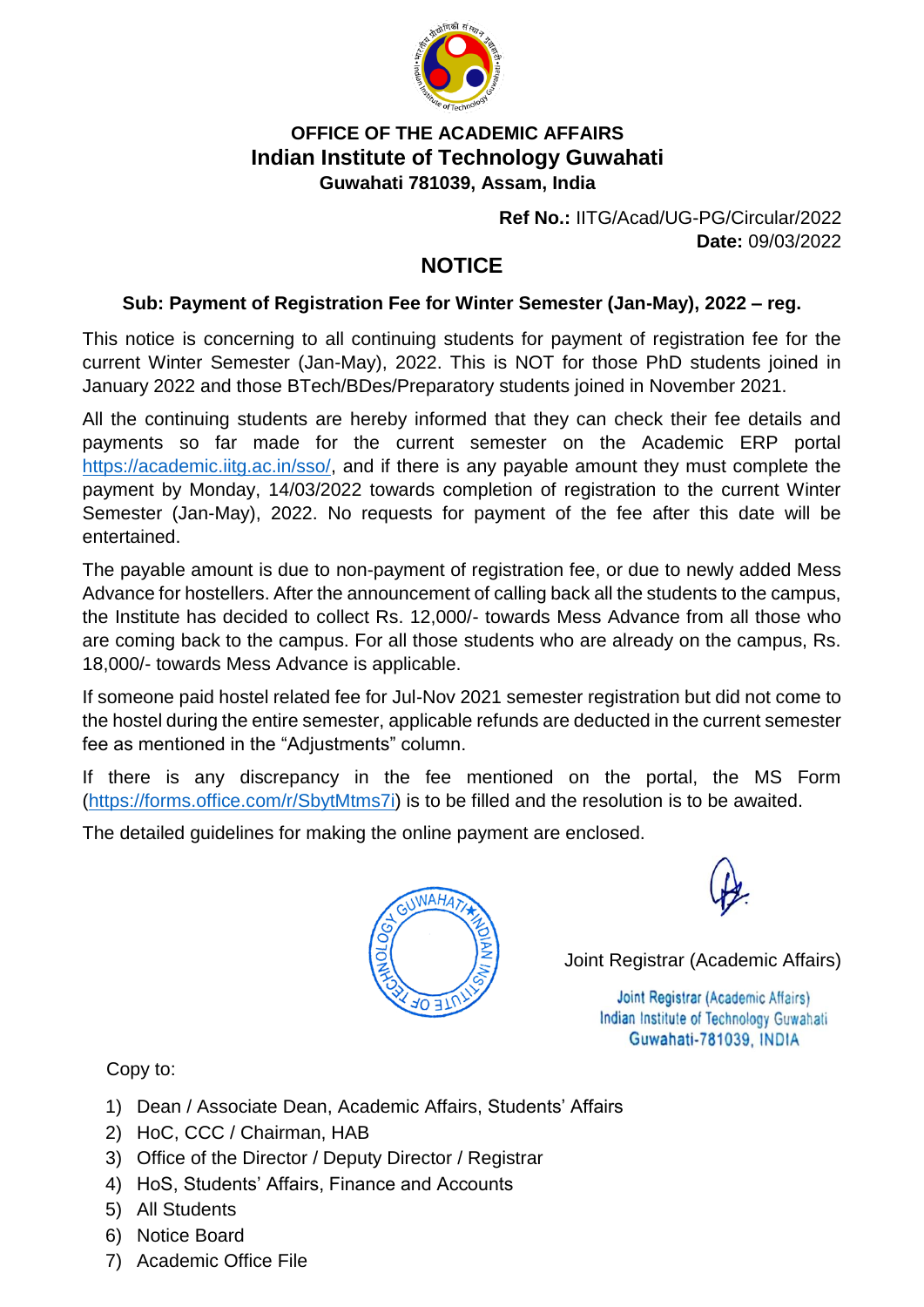## **Guidelines for Online Payment of Registration Fee**

- 1. Login to the Academic ERP portal:<https://academic.iitg.ac.in/sso/> using ERP credentials.
- 2. Choose "Fee Details" on the left menu.
- 3. Check the eligibility and view the registration fee details of Jan-May 2022.

| <b>Semester</b> | <b>Fee Type</b>             | <b>Total Fee</b> | <b>Fee Paid</b> | <b>Fee Payable</b> | <b>Remarks</b> | о    |
|-----------------|-----------------------------|------------------|-----------------|--------------------|----------------|------|
| July-Nov 2021   | Registration/Enrollment Fee | 106100.00        | 119600          | 0.00               | Eligible       | View |
| Jan-May 2022    | Registration/Enrollment Fee | 122300.00        | 140300          | 1.00               | Eligible       | View |

4. If there is any payable amount, the button "Make Payment" will be activated. Click the button and make payment through IITG E-payment portal.

|                     |                             | Hostel Maintenance Charge                                                                    |            |                            |                             |                       | 0.00 |         |
|---------------------|-----------------------------|----------------------------------------------------------------------------------------------|------------|----------------------------|-----------------------------|-----------------------|------|---------|
|                     |                             | Students Travel Assistance Fund                                                              |            |                            |                             |                       | 0.00 |         |
| <b>Total Amount</b> |                             |                                                                                              |            | 122300.00                  |                             |                       |      |         |
| Adjustment Amount   |                             |                                                                                              |            |                            |                             | 0.00                  |      |         |
| <b>Fee Payable</b>  |                             |                                                                                              |            |                            | 1.00                        |                       |      |         |
| Fee Refundable      |                             |                                                                                              |            | 18000.00                   |                             |                       |      |         |
|                     |                             | Remarks                                                                                      |            |                            |                             |                       |      |         |
|                     |                             |                                                                                              |            | Make Payment               |                             |                       |      |         |
|                     |                             |                                                                                              |            |                            |                             |                       |      |         |
|                     |                             | As per hostel record, whether present in the hostel sometime during July-Nov 2021 semester?: |            |                            |                             |                       | Yes  |         |
| Sl. No.             | Fee Type                    |                                                                                              | Fee Amount | <b>IITG Transaction ID</b> | <b>Transaction DateTime</b> | <b>Payment Status</b> |      |         |
| $\mathbf{1}$        | Registration/Enrollment Fee |                                                                                              | 122300     | Cast from                  | 01-01-2022 10:03:31         | <b>Success</b>        |      | Receipt |
| $\overline{2}$      | Mess Advance                |                                                                                              | 18000      | 232947.900                 | 31-12-2021 09:40:52         | <b>Success</b>        |      | Receipt |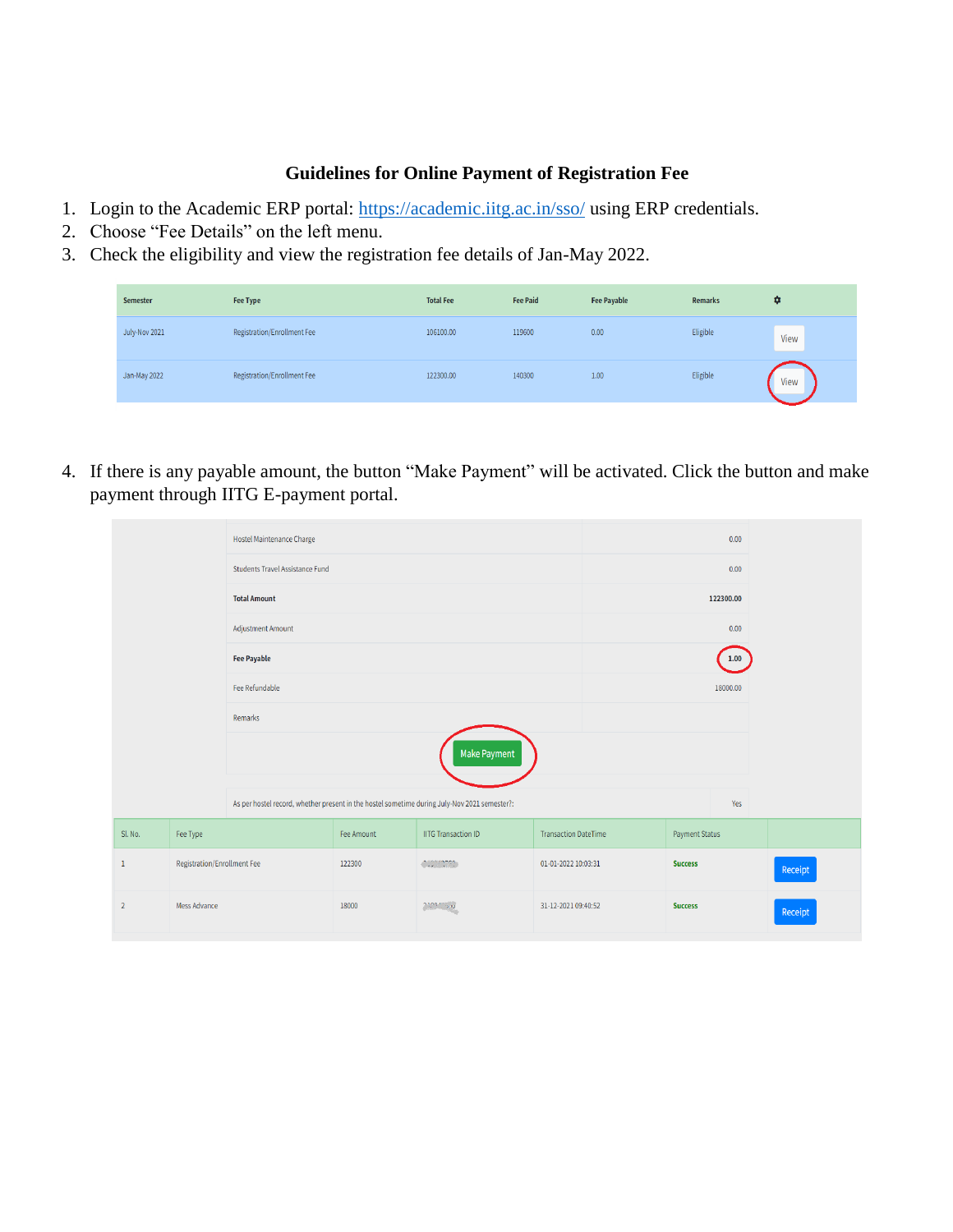5. Select payment gateway by clicking on the radio button. Student can choose any one payment gateway. But if student wants to pay through NEFT/RTGS, please choose HDFC BANK.

| s:// <b>online.iitg.ac.in</b> /epay/misc/gateway_select.jsp |                                                                                              |  |
|-------------------------------------------------------------|----------------------------------------------------------------------------------------------|--|
|                                                             | Black Hay<br>भारतीय प्रौद्योगिकी संस्थान गुवाहाटी<br>INDIAN INSTITUTE OF TECHNOLOGY GUWAHATI |  |
|                                                             |                                                                                              |  |
|                                                             |                                                                                              |  |
|                                                             | <b>T</b> HDFC BANK<br>YES BANK                                                               |  |
|                                                             | Pay                                                                                          |  |
|                                                             |                                                                                              |  |
|                                                             |                                                                                              |  |

6. Select appropriate payment option from drop down menu.

| Time left to complete transaction 14:43 mins                         |                                                            |  |  |
|----------------------------------------------------------------------|------------------------------------------------------------|--|--|
| <b>Billing Information</b>                                           | <b>PAY WITH</b>                                            |  |  |
| Amount<br>门<br><b>INR 1.00</b>                                       | <b>PAY WITH</b>                                            |  |  |
| Order No<br>◈<br>210038559                                           | <b>HDFC BANK CREDIT CARD</b><br>----                       |  |  |
| $\lesssim$                                                           | <b>HDFC BANK DEBIT CARD</b>                                |  |  |
| Merchant<br><b>INDIAN INSTITUTE OF</b><br><b>TECHNOLOGY GUWAHATI</b> | OTHER BANK CREDIT CARD<br>$\frac{1}{1}$                    |  |  |
| Website<br>https://online.iitg.ac.in                                 | $\frac{\omega}{\omega}$<br>OTHER BANK DEBIT CARD           |  |  |
|                                                                      | <b>NET BANKING</b>                                         |  |  |
|                                                                      | UNIFIED PAYMENT INTERFACE (UPI)<br>$\frac{\omega}{\omega}$ |  |  |
|                                                                      | <b>NEFT / RTGS</b><br>----                                 |  |  |
|                                                                      | <b>BHARATOR</b><br><b>BHARAT QR</b><br>図字                  |  |  |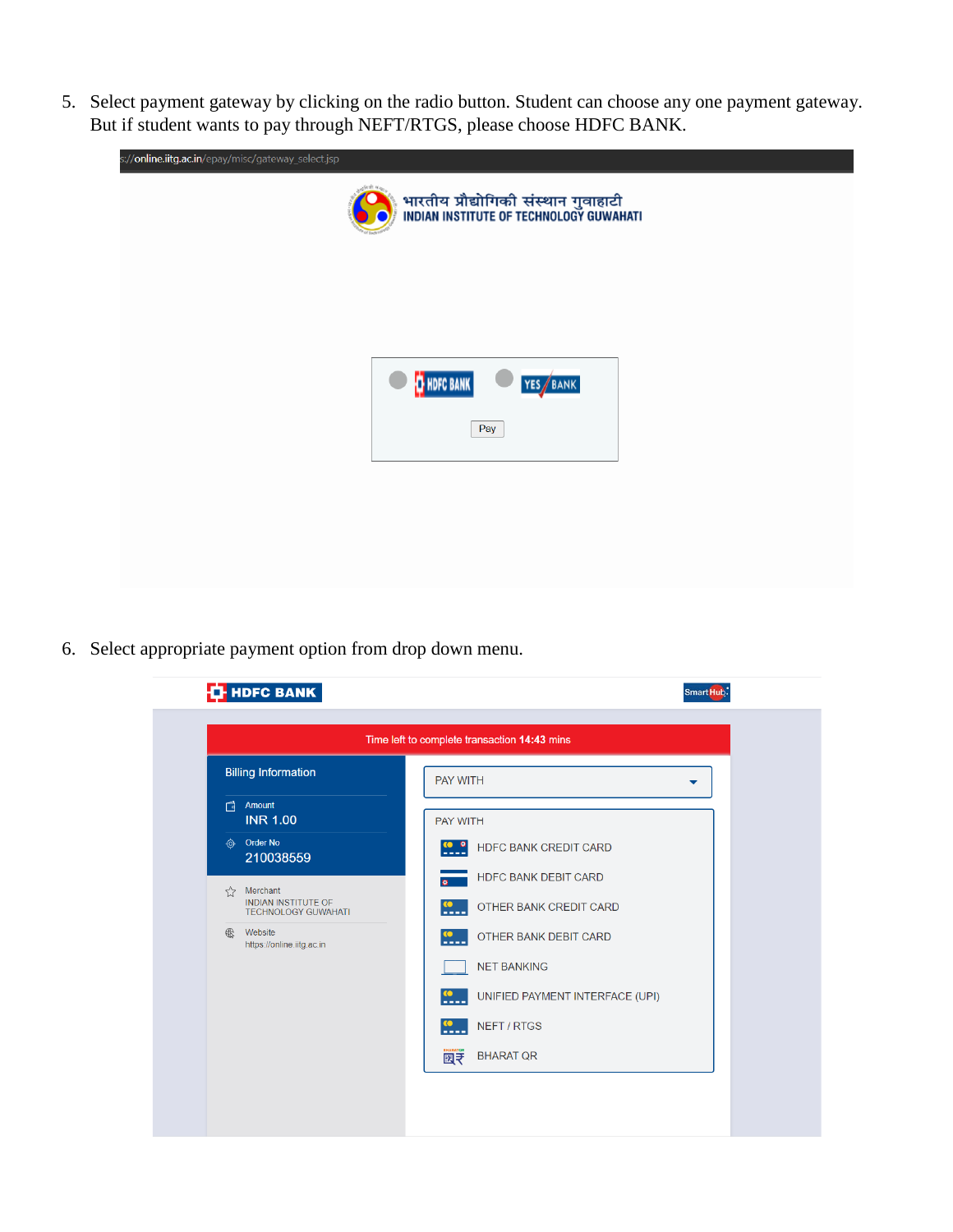7. Select NEFT/RTGS option if you borrow education loan or wants to pay through NEFT/RTGS. In that case, payment should be made by generating challan only through payment gateway.

|    | <b>HDFC BANK</b>                                                     | <b>Smart Hub</b>                                                                                                                                                                                                                                                     |
|----|----------------------------------------------------------------------|----------------------------------------------------------------------------------------------------------------------------------------------------------------------------------------------------------------------------------------------------------------------|
|    |                                                                      | Time left to complete transaction 14:20 mins                                                                                                                                                                                                                         |
|    | <b>Billing Information</b>                                           | œ<br><b>NEFT/RTGS</b><br>----                                                                                                                                                                                                                                        |
| 门  | <b>Amount</b><br><b>INR 1.00</b>                                     | You have selected to make payment via NEFT/RTGS. To complete the process you must                                                                                                                                                                                    |
|    | <b>Order No</b><br>210038559                                         | click the "View & Print Challan" button Next Steps:<br>1) You may login to your net banking account and make payment to the beneficiary<br>details stated in the challan<br>OR<br>2) Go to your bank branch with this printed challan and make payment to the stated |
| 52 | Merchant<br><b>INDIAN INSTITUTE OF</b><br><b>TECHNOLOGY GUWAHATI</b> | beneficiary details                                                                                                                                                                                                                                                  |
| ⊕  | Website<br>https://online.iitg.ac.in                                 | <b>INR 1.00</b><br><b>VIEW &amp; PRINT CHALLAN</b><br>Payable Amount<br>Cancel                                                                                                                                                                                       |
|    |                                                                      |                                                                                                                                                                                                                                                                      |
|    |                                                                      |                                                                                                                                                                                                                                                                      |

8. Download the challan for NEFT/RTGS and provide the same to your bank for payment.

|                                                                                                                                                                                                                                | NATIONAL ELECTRONIC FUND TRANSFER (NEFT) / REAL TIME GROSS SETTLEMENT (RTGS)                                                                                                                                                                                                                                                                                                                                                                                                                                                                                                                                   |
|--------------------------------------------------------------------------------------------------------------------------------------------------------------------------------------------------------------------------------|----------------------------------------------------------------------------------------------------------------------------------------------------------------------------------------------------------------------------------------------------------------------------------------------------------------------------------------------------------------------------------------------------------------------------------------------------------------------------------------------------------------------------------------------------------------------------------------------------------------|
| <b>Details of Beneficiary</b>                                                                                                                                                                                                  |                                                                                                                                                                                                                                                                                                                                                                                                                                                                                                                                                                                                                |
| Order Id:                                                                                                                                                                                                                      | 210038559                                                                                                                                                                                                                                                                                                                                                                                                                                                                                                                                                                                                      |
| Beneficiary Name:                                                                                                                                                                                                              | <b>IIT Guwahati</b>                                                                                                                                                                                                                                                                                                                                                                                                                                                                                                                                                                                            |
| Account No                                                                                                                                                                                                                     | IITG63110367705333                                                                                                                                                                                                                                                                                                                                                                                                                                                                                                                                                                                             |
| <b>IFSC Code</b>                                                                                                                                                                                                               | HDFC0004989                                                                                                                                                                                                                                                                                                                                                                                                                                                                                                                                                                                                    |
| <b>Bank</b>                                                                                                                                                                                                                    | HDFC BANK LTD Kanjurmarg Branch, Mumbai                                                                                                                                                                                                                                                                                                                                                                                                                                                                                                                                                                        |
| Amount                                                                                                                                                                                                                         | 1.00 INR                                                                                                                                                                                                                                                                                                                                                                                                                                                                                                                                                                                                       |
| Amount In words                                                                                                                                                                                                                | <b>One Rupees Only</b>                                                                                                                                                                                                                                                                                                                                                                                                                                                                                                                                                                                         |
| <b>Additional Details</b>                                                                                                                                                                                                      | R9201                                                                                                                                                                                                                                                                                                                                                                                                                                                                                                                                                                                                          |
|                                                                                                                                                                                                                                | 1. It is advised that students pay fees via NEFT/RTGS at least one day in advance of last date. In the event student making payment on the last day and same is not<br>available for validation for any reason whatsoever, then IIT Guwahati, its banker or payment gateway service provider would not be held responsible in any manner,<br>2. It is students responsibility to ensure that NEFT/RTGS payments are made exactly as per the details as mentioned in the challan. In the event of any discrepancy<br>payment would not be considered and would not be available for validation of fees payment. |
| fees for payment against another fees.                                                                                                                                                                                         | 3. Student is required to generate challan for every fees since details in the challan are unique to the fees. Student is not supposed to use challan generated in one                                                                                                                                                                                                                                                                                                                                                                                                                                         |
| obligation to disclose the details                                                                                                                                                                                             | 4. Under no circumstances, including whether the student has made duplicate/incorrect payments. IIT Guwahati or its Banker or its service providers are under no                                                                                                                                                                                                                                                                                                                                                                                                                                               |
|                                                                                                                                                                                                                                | Remit the amount as per above details, by debiting my/our account for the amount of remittance plus bank charges.                                                                                                                                                                                                                                                                                                                                                                                                                                                                                              |
| Customer's Signature :                                                                                                                                                                                                         | <b>Contact Phone No.: Contact Phone No.:</b>                                                                                                                                                                                                                                                                                                                                                                                                                                                                                                                                                                   |
| <b>Rupees Debited: CONSTANTS</b>                                                                                                                                                                                               | Applicant's A/c:                                                                                                                                                                                                                                                                                                                                                                                                                                                                                                                                                                                               |
| Date of Transfer: and the control of the control of the control of the control of the control of the control of the control of the control of the control of the control of the control of the control of the control of the c | Remittance No.: _____________________                                                                                                                                                                                                                                                                                                                                                                                                                                                                                                                                                                          |